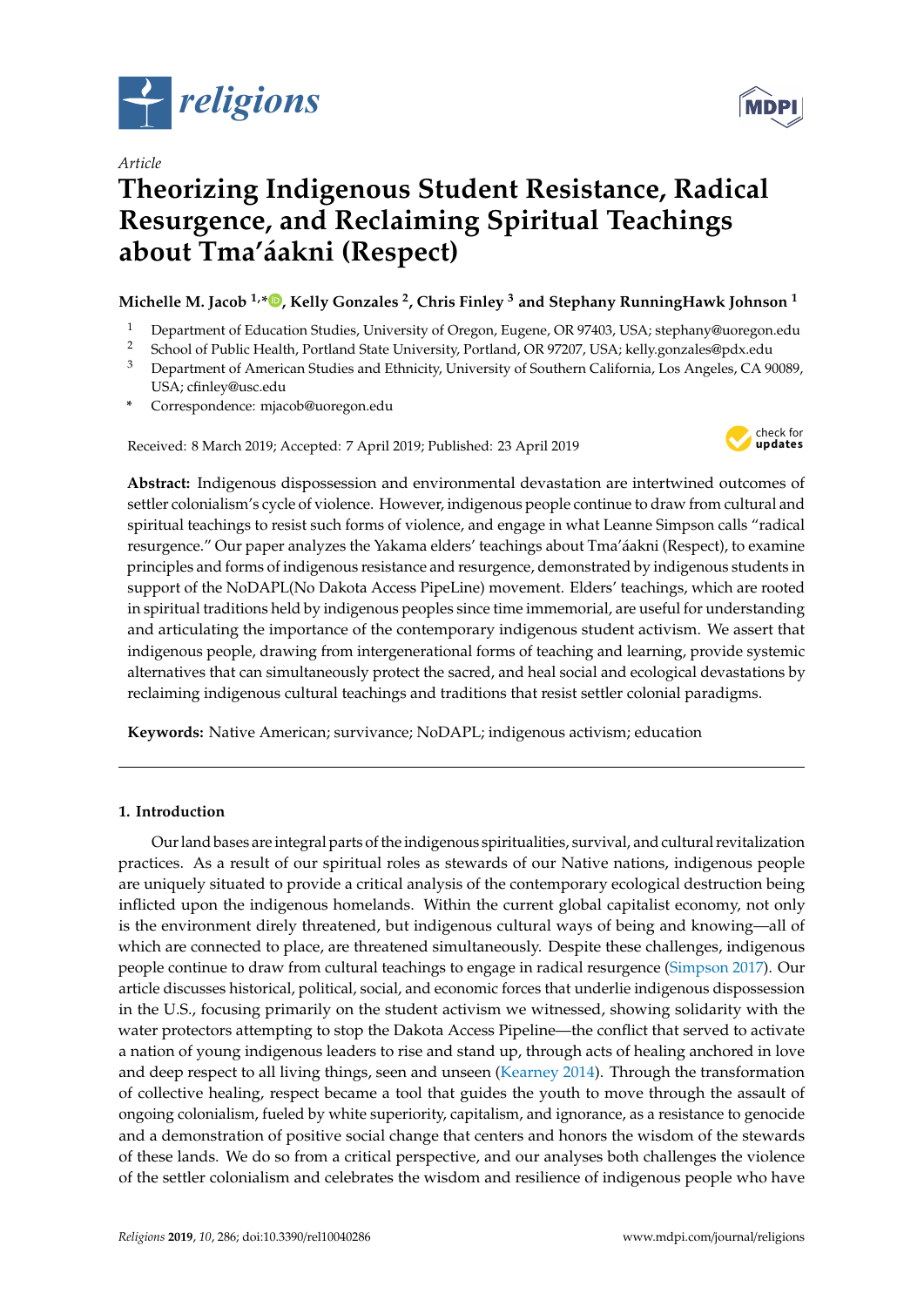survived hundreds of years of colonial and settler colonial violence on indigenous homelands [\(Jacob](#page-11-1) [2013;](#page-11-1) [Simpson](#page-12-0) [2017;](#page-12-0) [Vizenor](#page-12-1) [2014;](#page-12-1) [Wolfe](#page-12-2) [2006\)](#page-12-2).

We write as an interdisciplinary and inter-tribal collective of indigenous women, working from the fields of education, public health, and indigenous studies. In this article we examine the importance of Native American student activism to theorize the Yakama concept of Tma'áakni (Respect). We consider it a blessing to have witnessed the power of student activism and we are further blessed to understand the power of Tma'áakni, to guide our personal and collective work; yet, the westernized academic literature is missing this analysis. Our paper is an effort to begin filling this gap.

We take seriously the call of indigenous decolonizing research scholars, which demands that academic work have something helpful to contribute in the service of indigenous people. However, doing so requires an ongoing critical assessment. All work in Western academic fields, despite good intentions, can have a colonizing and disempowering impact on indigenous people [\(Smith](#page-12-3) [2012;](#page-12-3) [Simpson](#page-12-0) [2017\)](#page-12-0). For example, in the field of education, it has been well-documented that the U.S. government and the churches who served as partners in building and operating schools for Native American children (e.g., Boarding Schools), inflicted massive horrors, chaos, and cultural genocide, along with widespread physical and sexual violence, in their efforts to "kill the Indian and save the man" [\(Million](#page-12-4) [2013;](#page-12-4) [Chang](#page-11-2) [2011;](#page-11-2) [Child](#page-11-3) [1998;](#page-11-3) [Deyhle and Swisher](#page-11-4) [1997;](#page-11-4) [Manson et al.](#page-12-5) [1989\)](#page-12-5). Such efforts were traumatizing and have had lasting harmful impacts on the ways the Native American people engaged or disengaged from the education system. In contemporary U.S. education, these efforts persist but might be less explicit as indigenous languages are assumed to be "dead" and not worth engaging in the curriculum, thus, perpetuating a legacy of subtractive education [\(Skutnabb-Kangas](#page-12-6) [and Dunbar](#page-12-6) [2010\)](#page-12-6). The field of public health also has a legacy of undervaluing and mistreating Native Americans, as evidenced by acts of government and church agents. For example, children were forcibly removed to sanatoriums that were far away from family, community, and culture—in response to diseases that settlers themselves brought either through infection or through an enforced poverty and dependency of the Native American people, resulting from various racist federal policies that resulted in reservation containment and a denial of traditional economic activities. These acts were enforced by laws and policies about "child welfare", as well as the introduction of alcohol as a tool of chemical warfare that sought to destroy traditional household and family structures, and economies that were built upon a strong sense of individuals contributing to the collective good—not for a "nuclear" family—as has become the norm in the U.S., but for an extended intergenerational family [\(Smith](#page-12-7) [2016;](#page-12-7) [Hearst](#page-11-5) [2012;](#page-11-5) [Trafzer](#page-12-8) [1998;](#page-12-8) [Trafzer and McCoy](#page-12-9) [2009\)](#page-12-9).

These biases, assumptions, and acts of settler colonial violence have led to another wave of Native American children being "stolen" from their families and communities, through sanctioned federal, state, and local policies; prior to the implementation of the Indian Child Welfare Act, roughly 30% of Native American children had been removed from their family homes, with nearly 85% placed in non-Indian homes [\(Hearst](#page-11-5) [2012\)](#page-11-5). Thus, the purpose of any research that engaged indigenous people or issues must place supporting indigenous self-determination at the center of all concerns [\(Smith](#page-12-3) [2012\)](#page-12-3).

The critiques of settler colonial violence noted above, present a bleak picture of the Native American collective well-being. Indigenous erasure from the present physical and political landscape is part of a settler colonial education, and largely remains unchallenged. Indigenous experiences within higher education, whether students are attending tribal colleges or mainstream universities, show that Native American students find, claim, and build spaces of an indigenous community (a home away from home or a home they never had) within the university, in order to survive epistemic violence [\(Tuck and Yang](#page-12-10) [2012\)](#page-12-10).

Clearly, work is needed to better understand and articulate the importance of Native American identity development and spiritual empowerment, as it relates to the reclaiming and revitalizing of indigenous cultural teachings. Such information is necessary also to identify and address systemic inequities that oppress, marginalize, and harm Native American people, our cultures, and homelands. A part of this is the responsibility of the indigenous people themselves, and one way to reach this goal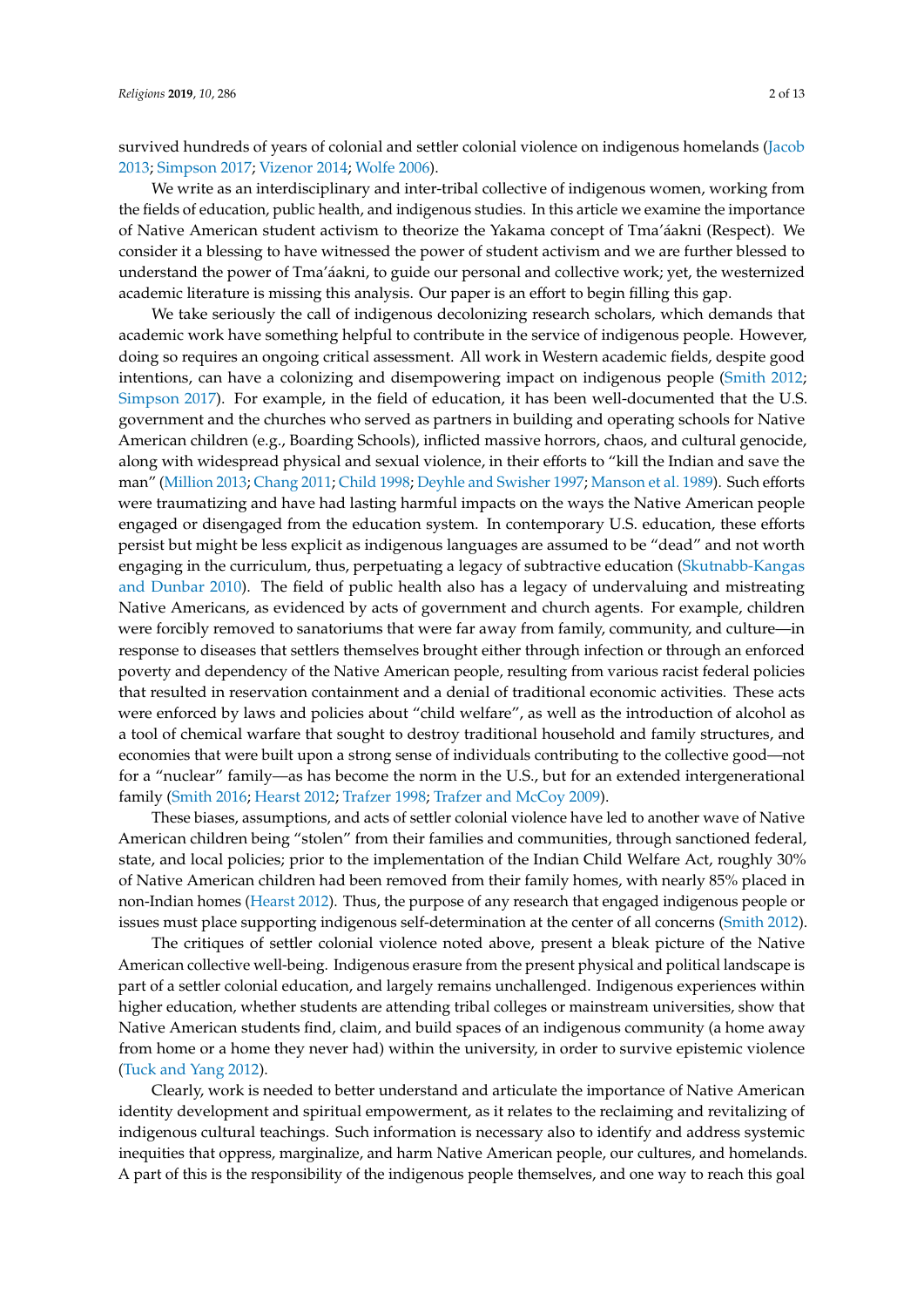is to celebrate the strengths of the indigenous people, and each other. The act of such a celebration among indigenous people is evidence that, healing from historical trauma and colonialism is occurring among individuals and collectively within communities. In the spirit of celebrating our people, we have written this paper, guided by a deep sense of responsibility and honor for our contemporary warriors/peacemakers—this article is dedicated to our Water Protectors of the present moment and for our future Water Protectors who are engaging in a radical resurgence to maintain humans' sacred relationship with water and the earth. We use the Yakama concept of Tma'áakni (Respect), as a framework for understanding the promise and possibility for continued radical resurgence, to heal our Indigenous communities and the environment. Tma'áakni translates into English as "Respect" and is described by Yakama Elder, Levina Wilkins, as showing "care and regard for preserving and protecting the cultural traditions, beliefs, and unwritten laws of Native people . . . you show respect for all that is living, for they are giving their lives for you. They are here for you . . . You recognize the country, the earth, and the earth will recognize you . . . what goes up comes back to you" [\(Wilkins](#page-12-11) [2008,](#page-12-11) p. 31).

In this paper, we theorized the activism of Native American students participating in the NoDAPL campaign, as a contemporary expression of the ancient teaching of Tma'áakni. Although Tma'áakni is a concept rooted in the Ichishkíin language and culture, we find that it is applicable in understanding the significance of indigenous people's dedication to their communities—guiding their work and activism, as we have discussed in this article. In our analyses, we argued that Native American people are expressing Tma'áakni in their activist work, to better support tribal communal self-determination, and to promote healing and transformation from colonial mindsets, and the settler colonial cycle of destruction [\(Jacob](#page-11-6) [2016;](#page-11-6) [Kearney](#page-11-0) [2014\)](#page-11-0). In doing so, students are demonstrating the power and potential of a radical resurgence. We position indigenous radical activism as a form of healing and celebration to see indigenous students, and ourselves, through the reflection of the strength and wisdom of our ancestors [\(Cooper and Driedger](#page-11-7) [2018\)](#page-11-7). According to [Kearney](#page-11-0) [\(2014\)](#page-11-0), many research studies have explored the traumatic legacy of conflict and resulting historical trauma, yet fewer studies have explored the impact this conflict has had in the long term, and how it might be placed in a schema of healing and survival, is underappreciated and under-explored. Kearney asserts that more research is warranted to explore the interrelationship of these issues, and in doing so we help to provide an analysis that centers the strengths and resistance of the indigenous people, in the context of colonial violence, which profoundly interrupts research frameworks that are deficit-based and are problematic [\(Buchanan](#page-11-8) [2008;](#page-11-8) [Teufel-Shone et al.](#page-12-12) [2018\)](#page-12-12). We also assert that indigenous people, drawing from intergenerational forms of teaching and learning, provide systemic alternatives that can simultaneously protect the sacred, as well as heal the social and ecological devastations, by reclaiming indigenous cultural teachings and traditions that resist settler colonial paradigms and connect with the cycle of healing [\(Jacob](#page-11-6) [2016\)](#page-11-6).

#### **2. Literature Review**

The significance of Native American young people involved in the NoDAPL movement is connected with broader concepts that tell the damaging story of settler colonialism, including indigenous land dispossession, destruction of spiritual systems, destruction of gendered social orders, destruction of traditional place-based economies, and destruction of traditional education systems that place tribal elders in positions of authority, as teachers—all of which are known to impact Native American well-being [\(Jacob](#page-11-1) [2013\)](#page-11-1). Leanne Simpson argues: "The parts of me that I drew on in this circle of Elders were liabilities at university—gentleness, humility, carefulness, and the ability to proceed slowly" [\(Simpson](#page-12-0) [2017,](#page-12-0) p. 14). Indigenous Studies literature articulates that settler colonial violence, as a process, perpetuates the processes of inequality and dispossession upon indigenous bodies and communities [\(Wolfe](#page-12-2) [2006;](#page-12-2) [Simpson](#page-12-0) [2017\)](#page-12-0). Settler societies are built upon the assumptions, expectations and goals that Native American people and communities will continue to be disempowered, obedient or eradicated.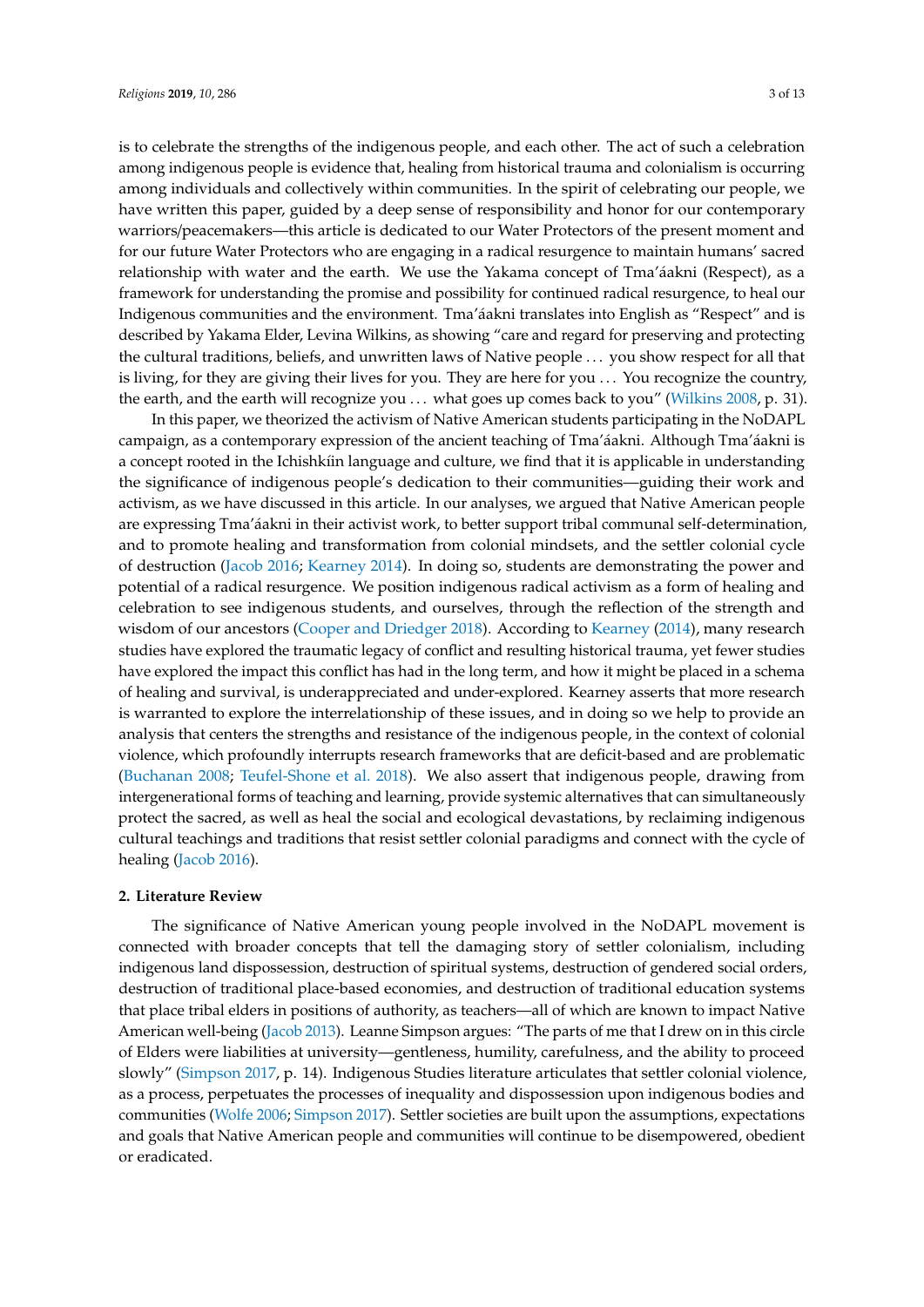However, as tribally-based people who have resisted (and continue to resist) eradication in the U.S. settler society, our identities are communal. A strong individual identity development process for young adults, necessitates that they have a clear understanding of their social, political, and cultural responsibility to the collective well-being and self-determination of indigenous people [\(Cajete](#page-11-9) [2016;](#page-11-9) [Davis](#page-11-10) [2013;](#page-11-10) [Morrill](#page-12-13) [2017;](#page-12-13) [Nakata et al.](#page-12-14) [2012;](#page-12-14) [Sabzalian](#page-12-15) [2016\)](#page-12-15). Western education was and still is a key tool used in the cultural genocide and control of the indigenous people and nations. The U.S. settler state has refused to acknowledge the harm and lasting historical legacy of the trauma of the boarding school experience for the Native Americans. While Native American students encounter epistemic violence in schooling experiences, these students also continued to be present and active in their educational communities. Many native students find community and support in Native American student organizations and in native studies classes, which honor and center indigenous peoples, and contribute to the healing from, and resisting the internalization of the settler colonial dominance. Native students meet other native students from other native nations and learn many different protocols and other cultural practices and Tma'aakni for other Native nations. This is an example of what Vizenor refers to as survivance. "Survivance is an active sense of presence, the continuance of native stories, not a mere reaction, or a survivable name" [\(Vizenor](#page-12-16) [1999,](#page-12-16) p. vii). Native American students are actively continuing Native American stories and are, therefore, enacting survivance. In working together on campaigns such as NoDAPL and divestment initiatives, as well as building community within hostile environments, Native American students are demonstrating that "[s]urvivance is a practice, not an ideology, dissimulation, or a theory" [\(Vizenor](#page-12-17) [2008,](#page-12-17) p. 11). Relationships, care, love, and Tma'aakni between Native students, nations, and indigenous lands have the power to heal and decolonize institutions of higher education; and in this way positive social- and system-level change becomes possible.

Education for indigenous students is almost always about trying to civilize, assimilate, and dislocate native students, culturally and geographically, away from their families, communities, and land bases. This holds true for the brave few who made it into universities, hundred years ago, and for those starting college this year. Change and development for native college students continues to be about survival, resistance, and resurgence. Indigenous based ways of knowing should and could transform the university. For indigenous peoples, learning is a sacred process, as Leanne Simpson writes, "the way we are taught . . . is by being open . . . and by being engaged in a way of living that generates a close, personal relationship with our Ancestors and relations in the spirit world through ceremony, dreams, visions, and stories" [\(Simpson](#page-12-0) [2017,](#page-12-0) pp. 157–58). Such an approach to education is a radical resurgent practice, because it relies on indigenous intelligence and stories, as knowledge of how to be in the world, with the land and people. Resurgence is a gentle approach to learning and shifts the focus away from the settler ways of knowledge and control toward indigenous knowledge practices that are guided by ancestral wisdom and love. In other words, how you come to learn (stories, protocol, practice, and modeling) is more important than memorizing facts for the exam [\(Simpson](#page-12-0) [2017\)](#page-12-0). Sharing knowledge with others occurs through stories, observation, witnessing, and connecting the mind with the heart; this is a way that counters frameworks, which make grades the sign of knowledge and knowing. This idea of collectivity is an important indigenous educational practice, which challenges the settler ideas of individuality and competition. This approach to education, which challenges settler education, is an act of survivance, and is a representation of respect and dignity. Gerald Vizenor writes, "[s]urvivance is an intergenerational connection to an individual and collective sense of presence and resistance in personal experience and the word, or language, made particularly through stories"[\(Vizenor](#page-12-1) [2014,](#page-12-1) p. 107). In this article, we examine media coverage about, and share some stories of, native students who are working for change and survivance. Importantly, this is not only survivance for indigenous people or even indigenous students. Native students in the NoDAPL campaign were working to form partnerships with other indigenous nations, support for the Water Protectors, and trying to raise awareness about the connections between indigenous sovereignty and environmental racism directed at indigenous nations and traditional homelands.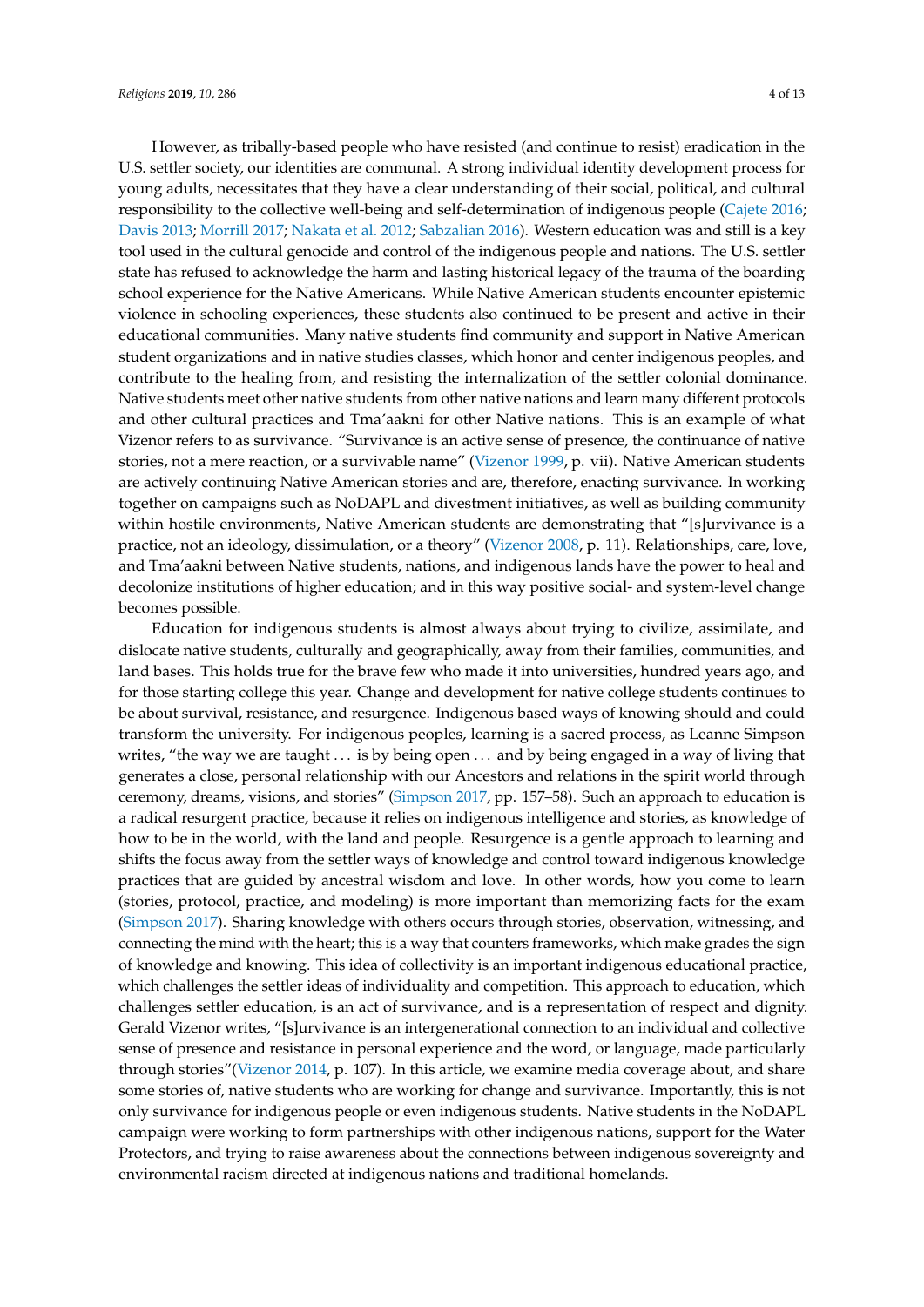#### **3. Results**

In the previous sections, we have briefly outlined the historical, social, and cultural reasons why settler colonialism has persisted in denying the presence and power of indigenous people and cultural ways of being and knowing. Yet, we have also drawn out the tensions of such assumptions, noting the widespread ignorance of the resilience of the Native American communities. We have argued that Tma'áakni is a helpful concept upon which to analyze the importance of radical resurgence. We now turn our attention to the NoDAPL campaign and issues to articulate the importance of Tma'áakni in the radical resurgence work that aims to heal the damaged relationship between humans and Mother Earth.

#### *3.1. Analyzing NoDAPL at the Local Level*

One of the most highly visible recent collective activist struggles for Native Americans has taken place around the efforts to block the Dakota Access Pipeline. This collective action, known as NoDAPL, occurred most visually through the encampment of protestors (the Water Protectors) to use their bodies to block the workers building the pipeline. The NoDAPL campaign has also been waged in the local and federal courts. Many of those battles have been lost, and one of the first things Donald Trump did when he took presidential office in the U.S. was to continue construction on the pipeline, after the Department of Justice's September 2016 decision to block the pipeline. The NoDAPL student activists moved their protest to the financial backers of the pipeline and for investment groups and individuals to close their bank accounts at Citi Bank, TD Securities, The Bank of Tokyo-Mitsubishi UFJ, Mizuho Bank, Wells Fargo, and more than twenty other banks. According to the #DefundDAPL website, personal divestment from these banks total over \$89,000,000 (U.S. dollars) and city divestment is over \$4 billion U.S. dollars.<sup>1</sup> Divestment has been an important part of the ongoing activism around the NoDAPL campaign. The Dakota Access Pipeline required capital investment to financially fund the construction and labor necessary to build such a large project. The pipeline received financial backing from banks, cities, universities, and a number of other sources. Many people did not know that the universities they attended or worked for had investment in, and therefore literally funded, schemes like the pipeline. Divestment is an important part of organizing campaigns to educate the public about where their money goes and how it gets invested.

We witnessed at the local level that, for the Native American student activists, divestment is about research and education, providing students with the opportunity to draw from their cultural teachings to make a difference at their schools and within their communities, and to speak back to the global capital processes that continue to destroy Mother Earth. Divestment is also important for indigenous political and social development because Native American student groups often work with non-Native groups on divestment campaigns, with the potential to cultivate allies. The successful campaign to eliminate fossil fuels from the University of Oregon in 2017 gives the Native American student groups credit for their work on this campaign, which lasted for years. The University of Oregon Divestment student campaign had a great success when the University of Oregon decided to divest from fossil fuels in September 2016. While the University of Oregon Foundation refused to state why it decided to divest in fossil fuels, much pressure was applied by student activists for years [\(Dietz](#page-11-11) [2016\)](#page-11-11). These student movements began before the NoDAPL campaign and continued, and Native American students continued to be involved.

When working with non-indigenous groups and even with Native American people from many different backgrounds, nations, and cultures, Native American students have to learn to work through many complex issues. Often, there can be cultural misunderstandings on both sides and the burden to educate non-Natives about the indigenous culture and the meaning of being a decolonized ally, becomes

<sup>1</sup> http://[www.defunddapl.org](http://www.defunddapl.org) accessed 12 August 2017.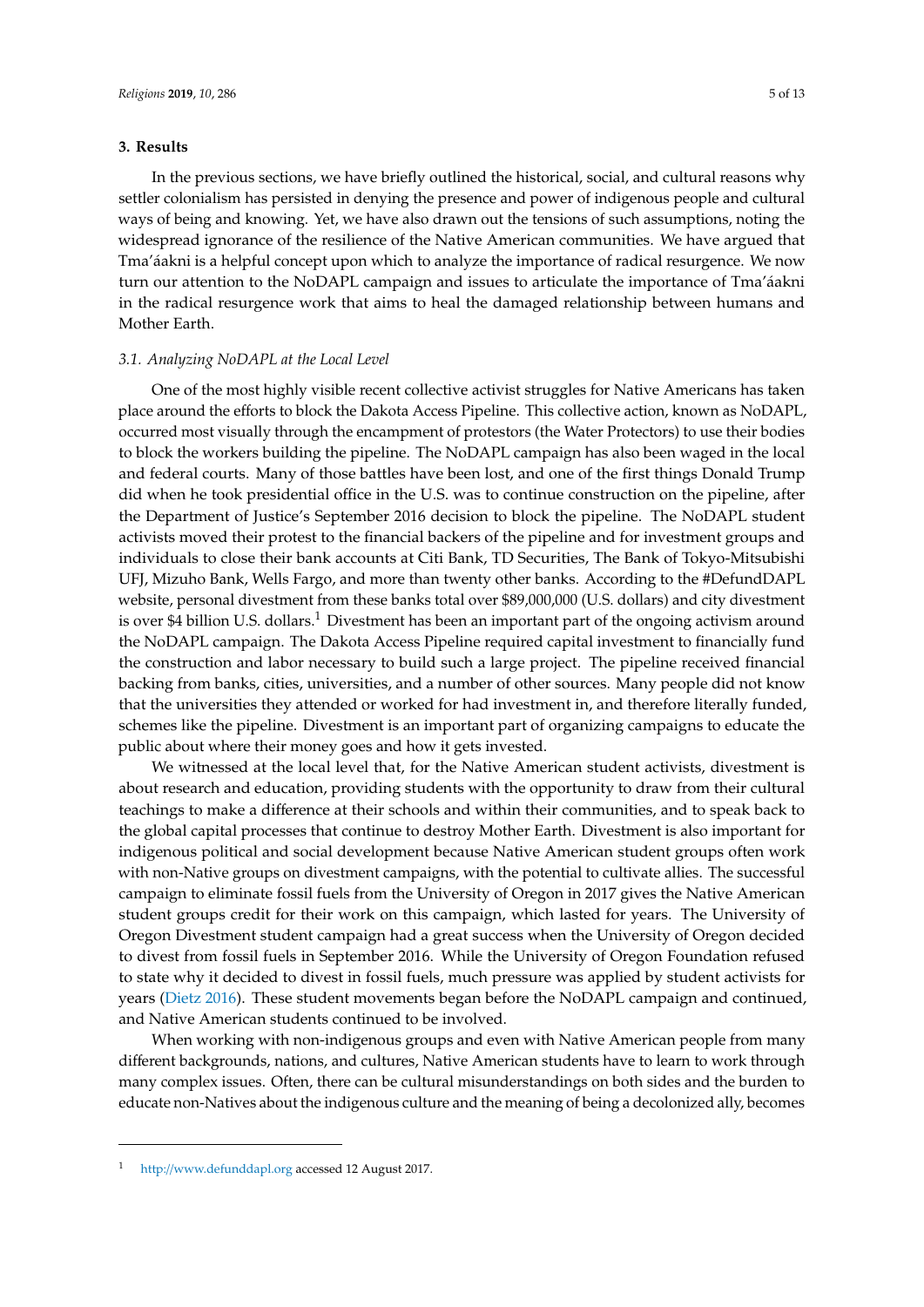the responsibility of the Native American student groups. This is an immediate way that Native American students become responsible to their communities; early on in their lives they understand the widespread ignorance about their communities and must step in to address this problem. Despite these challenges and the strain of working on a campaign for years, Native American student groups accept the challenges of working with other student groups because Indigenous students might have a limited number of students willing or able to work on several campaigns. There are so many issues facing Native American students, such as repatriation claims, health, murdered and missing indigenous women, concerns about the wellness and stability of family members back home, financial hardships, access to food, etc., that it is often challenging for Native American students to choose where they want to start their survivance practices. Additionally, student activism occurs within a larger context of ignorance and white superiority, within the broader context of university education where Native American people's experiences and needs are either absent from the curriculum or are often misguided. These issues are on top of their normal university coursework and homework loads and the difficulty of being Native American students in a university setting, which was created by and for colonial setters and settlers. Additionally, they are often in a racial group of 1% or less, in the university population of students, as well as the faculty.

In order for Native American students to have a healthy identity development, they have to learn what they value most. We witness that our students typically try to be involved in too many organizing projects, because these are all so important to our survival. While administrators sometimes call these political organizing campaigns distractions, noting that students might privilege their activism and out of that choice, miss class, turn in late assignments, or skip meetings that the administrators request, indigenous political organization can actually help Native American students realize their own sense of empowerment—as individuals and as a collective. It can help them realize that they do have power because this work connects them to their ancestors, to the future of Native America, and also helps them feel like they have a voice and could make a difference; these feelings and experiences of empowerment are incredibly rare for Native Americans in Western institutions, and serves as protection from the real distractions—racism, white superiority, patriarchy, ignorance, and indifference. Especially in the university, Native American students' classes and education, rarely make them feel powerful and might stimulate a type of necessary internal conflict, to promote the process of protection or healing toward transformation, as an indigenous leader guided by 'respect'. Such a process is furthered through working with other indigenous students, whether losing or winning a campaign, always reminding them that they are not a dead and dying group of people but, indeed, they are a group of people to be celebrated. It is this collective strength that helps Native American students transform through the love of self and their people into powerful, whole adults, anchored in strength. Often, it helps lead them onto a contemporary "education warpath" that helps them make clear links between their work of survivance, within the context of a colonial university system and the well-being of their communities; an act in which the mind, body, spirit, and heart of the Native American student and student groups create resilience against the ongoing harms of colonialism. This can also help lead Native American students to graduate school, by empowering these students to skillfully connect their individual well-being and scholarly research to their Native nations' collective self-determination.

For our analysis, we examined local media accounts of Native American student activism around the NoDAPL campaign to understand how Native American identity development differs from the mainstream literature understandings. We also drew from personal communication with students. One gap in the existing literature is an understanding of how young adults (1) use their bodies to express their identities in political, economic, and environmental struggles; and (2) engage in their activist work out of an indigenous culture-informed notion of relationality and respect. It is not sufficient to just "thrive" in isolation, but rather how well one and one's collective is doing, is also important. Shawn Wilson (2008) describes this in terms of "relationality" and notes, "the shared aspect of an Indigenous ontology and epistemology is relationality (relationships do not merely shape reality, they are reality). The shared aspect of an Indigenous axiology and methodology is accountability to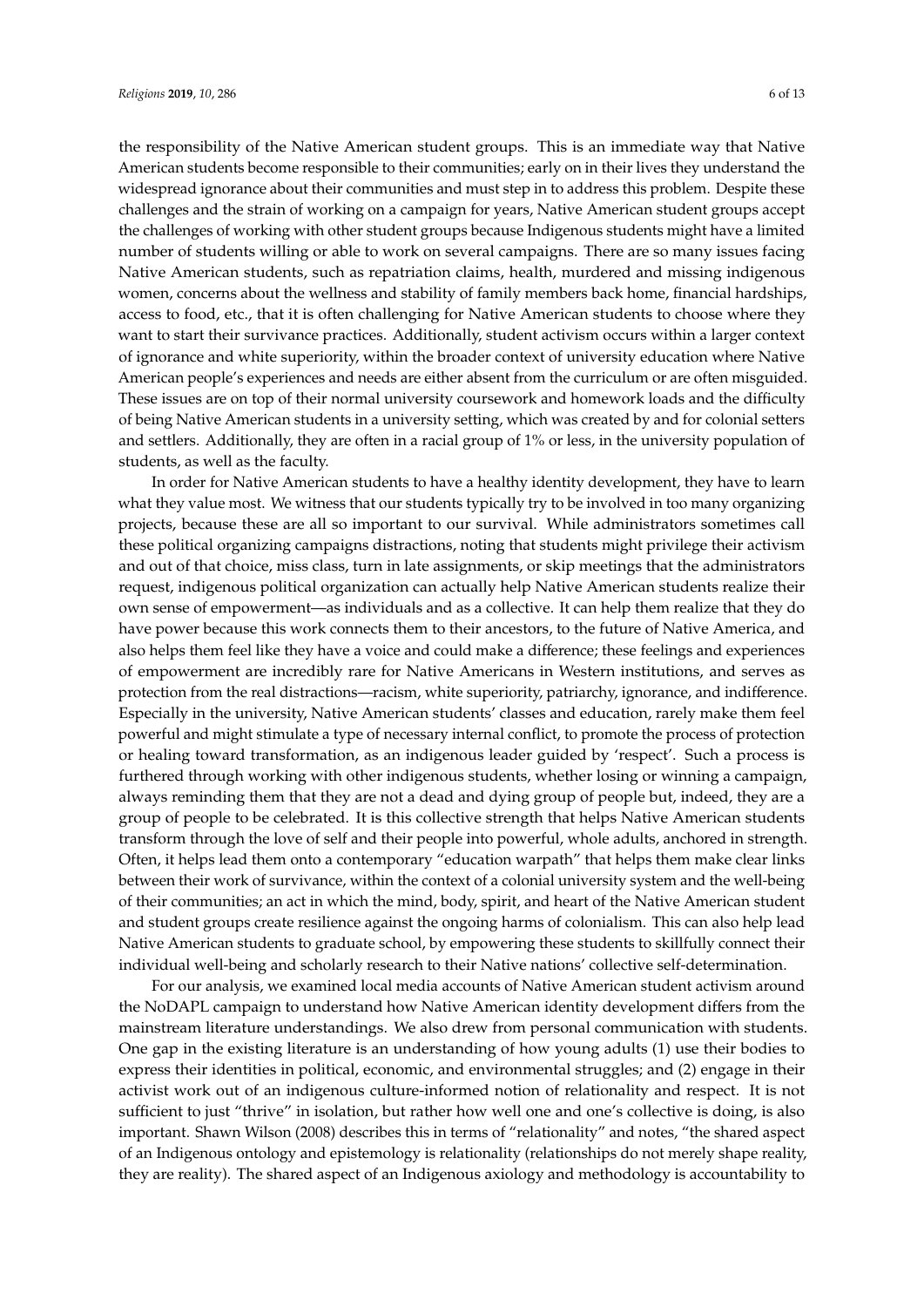relationships" (p. 7). We observed Native American university students carrying out this commitment to relationships in their work, with the younger students, extending beyond the university walls into the community, with guidance and wisdom from elders. They demonstrated a dedication to intergenerational collaborations, by partnering with high school student organizations, for example, as well as with parents, in collaborative planning and carrying out protest actions. At a protest in March 2017, University of Oregon Native American Student Union and Churchill High School Native American Student Union members, marched together to call attention to the Dakota Access Pipeline as environmental racism and an assault on tribal sovereignty. Students linked the Dakota Access Pipeline with broader struggles against racism, sexism, and an oppressive political and economic structure in the U.S. Tribal cultural leaders supported the students' activism, noting the spiritual roots of the students' work. Students' parents also participated in these collaborative marches, and offered their support and praise for the students' collective action. For example, one Native American high school parent, Joe Morales, emphasized the spiritual importance of the students' actions, "any Native movement has to be a spiritual movement first we have to call the creator to help us help the people" [\(Moore](#page-12-18) [2017\)](#page-12-18). Mr. Morales' comment notes that protests are spiritual movements, and that students are working together for a broader vision of relationship building which originates from an understanding of the sacred [\(Jacob](#page-11-6) [2016\)](#page-11-6). Protests are not just an expression of support for environmental protection and justice, but it is an act to fulfill our responsibility to protect the sacred relationship between humans and Mother Earth.

The NoDAPL student activists used their bodies in protest, which sought to protect Mother Earth, to support the Water Protectors who set up camps on and adjacent to the Standing Rock Sioux Reservation, which straddles the settler colonial-drawn borders of North and South Dakota. In doing this activism, the students were carrying out a vision of relationality, in which humans understand and hold sacred our connections and accountability to the natural world, as relatives. As the Yakama Tribal elder, Virginia Beavert, describes, "the Indian eyes see life in everything on this earth that has life and claim them as relatives" [\(Beavert](#page-11-12) [2017,](#page-11-12) p. 93). As we observe student activism, reflect on our own in the past, and theorize a distinctive Native American identity development processes, we understand that an anthropocentric notion of identity development is insufficient for explaining the concerns and experiences of Native Americans. Central to indigenous self-determination is the deep understanding of relationality that makes us accountable to our collective well-being—with all of our relations, including the natural world. We cannot be truly self-determined if we do not stand up for protecting our relatives—the water, air, land, and all living beings. The students engaged in NoDAPL activism understood and accepted this responsibility and expressed a vision of Native American spirituality that is powerful and generative. For example, University of Oregon Native American Student Union Co-Director, Anna Hoffer, helped organize protests against the Dakota Access Pipeline. Anna helped coordinate protests in November 2016 outside of the local Bank of America branch, standing with other protestors and holding signs, leading chants, and raising awareness of how economic and environmental injustices dovetail to erode tribal sovereignty and undermine the indigenous spiritual strength. With chants such as "Bank of America, you suck, you stole our future for a buck!" students identified the inherent risks in pipeline infrastructures, as all pipelines eventually leak, and place clean water supplies at risk [\(Olson](#page-12-19) [2016\)](#page-12-19). Beyond the environmental implications, however, is the concern about tribal sovereignty and self-determination. Students used their bodies to conduct protest action to draw attention to this issue. The future of tribal sovereignty is at risk when tribal consent is not obtained for economic and infrastructure projects, such as the Dakota Access Pipeline. Anna noted this, stating that the protest actions were "in solidarity with Standing Rock and the Sioux tribe" [\(Olson](#page-12-19) [2016\)](#page-12-19).

Anna was part of a collective who utilized university resources to support the NoDAPL movement, bringing tribal leaders, activists, artists, and camp attendees to the campus, to share a broader message of the importance of tribal sovereignty. In doing so, Anna drew from the individual experience as a Water Protector on the front lines at Standing Rock, to share with the campus community. Anna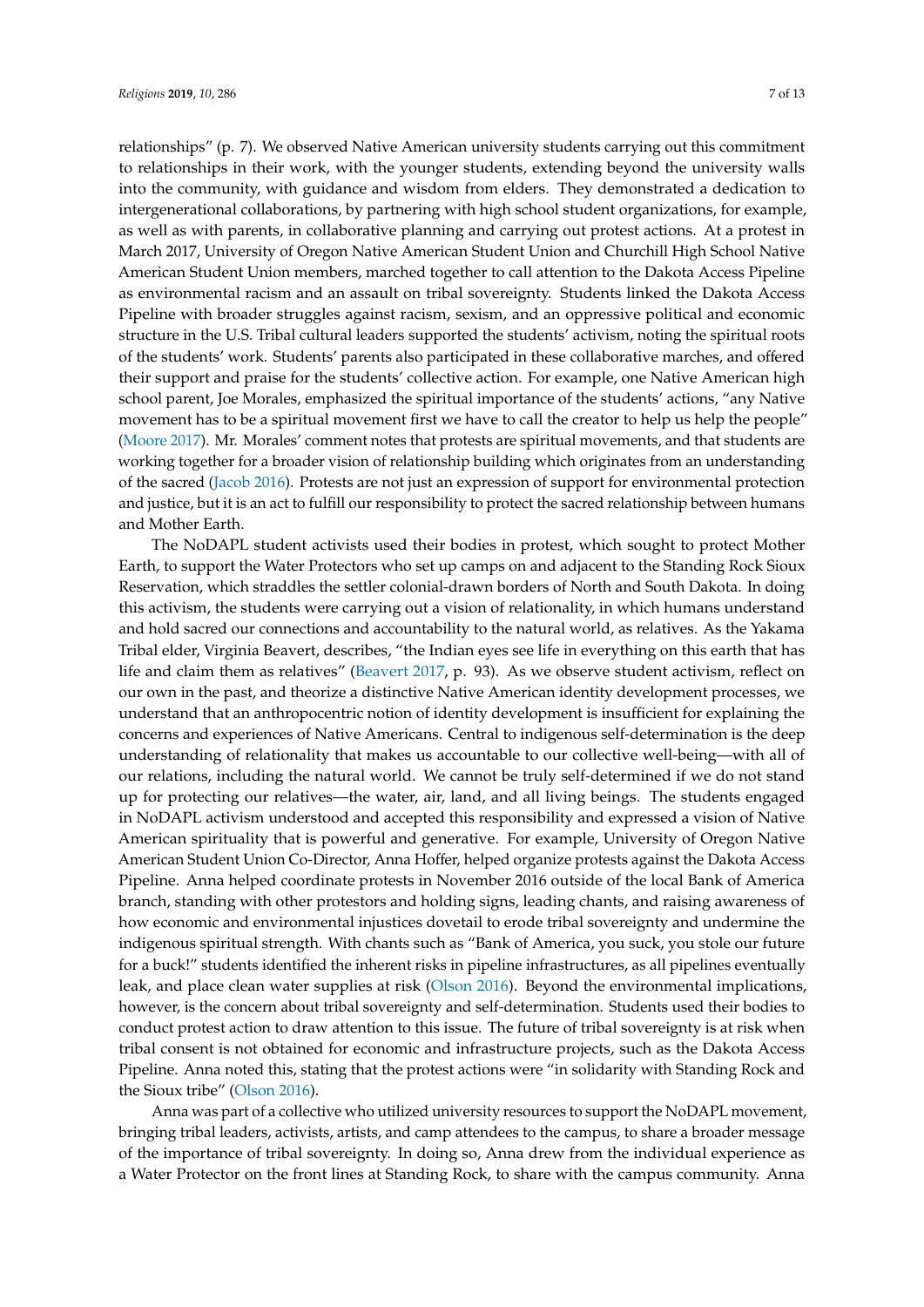traveled to the camps at Standing Rock, and like many other students, paid one's own expenses, and with the understanding that doing so would take up an additional burden to complete school work on time, despite the rigorous travel and stressful protest actions taking place under conditions of violence at the Standing Rock, and the constant threat of police brutality and incarceration facing the Water Protectors. Anna and thousands of other pipeline protestors placed themselves at risk, in a demonstration of solidarity with the Sioux people, homeland, and the understanding that an assault on the Standing Rock Sioux Tribal sovereignty is an assault on all people. Anna herself, in protest, became the site of critical pedagogy [\(Jacob](#page-11-1) [2013\)](#page-11-1), in which Anna could demonstrate what Native American spirituality means—by acting in support of inherent indigenous rights to live and thrive on indigenous homeland. Anna's protest actions represented embodied resistance to the settler colonial violence. Anna's body became the evidence of the indigenous cultural teachings that emphasize how our bodies are sacred and connected to Mother Earth. Notably, Anna and many other Water Protectors were far from their indigenous homelands when they were on the front lines of activism at the Standing Rock. Anna is Grand Ronde/Yakama from the Pacific Northwest; yet like the Yakama Tribal Council, who immediately expressed solidarity and sent food, firewood, and needed supplies to the Standing Rock encampments, Anna also utilized whatever resources were accessible to show support for the indigenous peoples' rights to live their cultural traditions on their indigenous homeland. Anna is part of the many thousands of indigenous young adults, who participated in protests, in a strong statement of their indigenous identities, and in support of indigenous rights. They represent the next generation of tribal leaders who understand that many tribal nations coming together to support one another, is an embodied expression to advocate for tribal sovereignty. Native students are reading about the importance of these issues in their Indigenous Studies-related college classes, they are thinking through the issues in their assignments, and they take direct action to bring the theorization about social change into their lived experiences, as they develop their identities as to who they want to be and how they want to live in this world.

Sadly, these powerful visions of survivance, which articulate the power of education to heal humans' damaged relationship with Mother Earth, are commonly ignored within university bureaucracies. Native American student leader and activist, Anna Hoffer, mentioned above, at the time of writing was present on the University of Oregon's institutional website [\(University of Oregon Division of](#page-12-20) [Equity and Inclusion](#page-12-20) [2017a\)](#page-12-20). Anna is listed as a student office assistant for the Division of Equity and Inclusion. However, Anna's brief bio on the university website does not highlight any leadership in the protest actions. This is typical of the ways in which students, and student organizations, are classified according to institutional views and statements. For example, the Division of Equity and Inclusion is the umbrella under which the Native American Student Union (NASU) student organization exists. While there is some awareness within the Division of Equity and Inclusion about the university as a site that continues patterns of inequity, there is a lack of critical reflection on how the settler colonialism is a system of violence that continues to devastate indigenous communities, and students' lives. While NASU is praised for its leadership in advancing multiculturalism on campus, there are few solid plans for addressing the problems that student activists raise. University statements, such as those in honor of Native American Heritage Month, identify the isolation that Native Americans face at universities, but no solutions are presented: "All the work being done by these dedicated students, staff, and faculty, however, coincides with the fact that the number of Native American students at the University of Oregon has decreased significantly, in recent years. According to the data compiled by the University of Oregon Office of Institute Research, the percentage of Native American students decreased from 1.17–0.65%, between 2004 and 2014. Meanwhile, between 2005 and 2015, the percentage of Native American faculty remained at 1% of placements" [\(University of Oregon Division of Equity](#page-12-21) [and Inclusion](#page-12-21) [2017b\)](#page-12-21).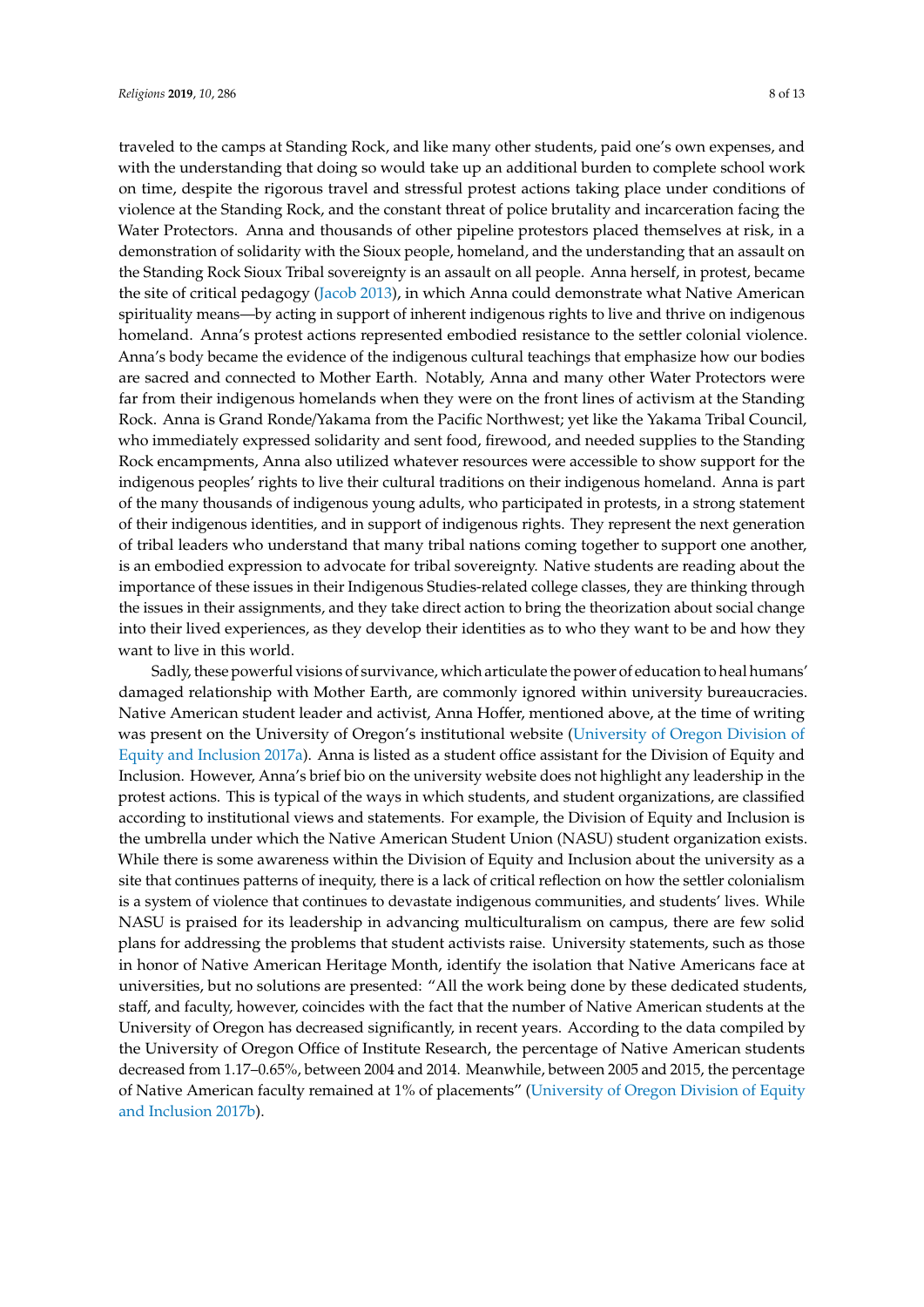#### *3.2. Native American Student Activism and Tma'áakni*

We found the concept of Tma'áakni was helpful for theorizing the importance of Native American student activism. Specifically, Tma'áakni necessitates that a young adult be able to connect one's individual well-being to a collective indigenous community's well-being. NoDAPL provided this generation of Native American young adults with an ideal opportunity to engage in this work, in a locally and nationally prominent way, and in doing so enact what Vizenor calls indigenous survivance. Native American students enacted survivance by drawing on traditional cultural teachings and practices, to affirm their identities, build community (locally, and at the protest camps in the Dakotas), reach out to Tribal elders to center community-building around prayer and ceremony, and to articulate an intergenerational vision for well-being, which respects the past, takes responsibility in the present, and makes it possible for the future generations to have a better future. For example, Shalene Joseph (Aaniiih) explained in a personal communication, March 22, 2019:

While being in the territories of the Standing Rock Nation, through the NoDAPL movement, you could visibly see the intergenerational wisdom that is deeply embedded in the community. When visitors came to their territory they were met with compassion and welcomed to stand in solidarity with the Standing Rock Nation in the fight for not only water, but sovereignty and equity. Myself being a visitor, occupying space as an indigenous person, I had the great opportunity to share space with people from all over the world. Sharing stories and hearing the teachings of people from their own original homelands. I see intergenerational wisdom in all people when they speak of where they are from and what brought them to the space.

Shalene's quote demonstrates the powerful ways in which intergenerational teaching and learning took place among the international gathering of the water protectors on the Standing Rock homelands. Shalene analyzes the shared stories from one's own indigenous homeland as evidence of the intergenerational wisdom. In our analysis, sharing the words and teaching of elders and ancestors, passed down through the generations, connected to a place, is a powerful form of Tma'áakni.

The activist's work of water protectors is remarkable under any circumstance, but especially when considering that Native American students are also carrying full college course loads, meeting financial obligations of attending higher education institutions, and are often doing so in contexts that have very little to offer in terms of affirming this healthy vision of Tma'áakni. Some students specifically pointed this out, such as using activism around NoDAPL as a way to link the erasure of indigenous peoples in their university curricula, to the ongoing legal, political, and spiritual crises facing indigenous people. In such instances, students called for the implantation of Native American/Indigenous Studies. As student activism has consistently pointed out the spiritual foundation of their NoDAPL activism, Indigenous Studies programs can perhaps be viewed as sacred spaces for the indigenous self-determination and decolonization taking root in an otherwise assimilative educational system for indigenous students. Activism was repeatedly referred to as work that brought about healing—for Mother Earth; for tribal communities; for individuals; families; and past, present, and future generations. Shalene Joseph, again in a personal communication, March 22, 2019, reflected:

Looking back, we all have 20/20. I think the largest thing I come back to is that the Standing Rock people are a community of Tribal members who are a sovereign Nation and not a date in time for history to remember as an event. This was a prime example of our people coming together for a purpose together, and also many examples of the work still need to be done. I think it is an incredible moment in history that the movement itself has played, but the community itself I believe has the most valid opinions, since they were affected the most. There is always work to be done, and it does not end because a camp is shut down . . . these movements live through us.

In her reflection, Shalene notes several important connections. Although Shalene is an indigenous Aaniiih person, her comments reflect her clear understanding that the NoDAPL movement was in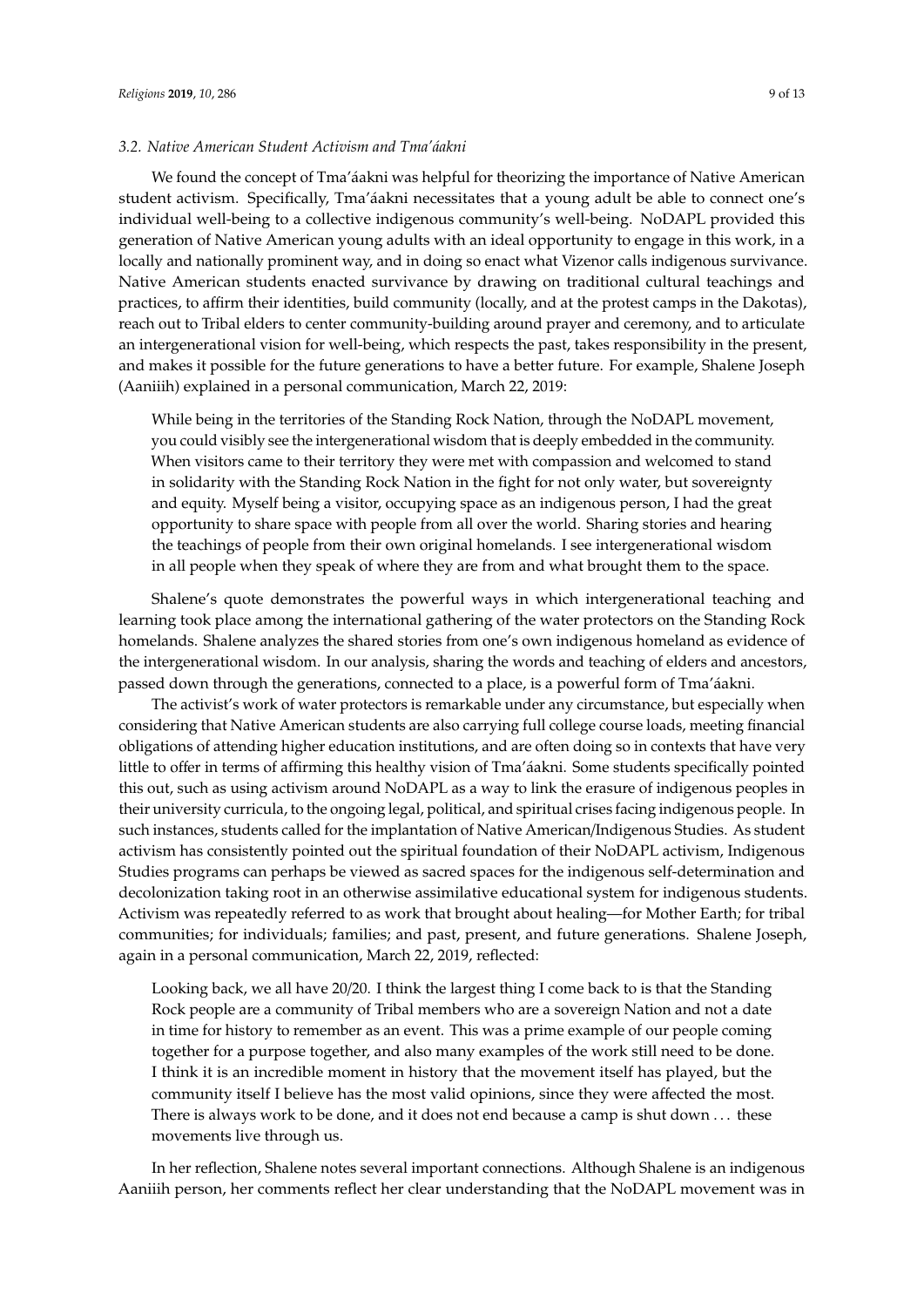support of the Standing Rock people and their sovereign rights, to protect their waters, homelands, and culture. Shalene urges that Standing Rock not be viewed as a "date in time for history to remember as an event", but rather as a dynamic community with sovereignty, inherent and ongoing. Shalene also notes that although the movement was in support of the Standing Rock, participants from other communities, such as Shalene, received a powerful gift through their participation, and that the power of community and the wisdom shared at the international and intertribal gathering, will live on—as Shalene states "these movements live through us."

Our analysis provides insight into the theoretical foundation of the Native American decolonial education praxis. Native American student activism in the NoDAPL protests was guided and grounded in indigenous cultural values, spiritualities, teachings, and practice—doing so is inherently decolonizing, as colonial education systems have a primary aim to erase indigenous cultures and identities. Native American student activism placed community and relationships at the heart of the movement, and the movement was carried forward through prayer and ceremony that gave greater meaning to the protests. Native American students created a space for prayer, when they came together each morning; their work was done through nonviolent approaches, even when the governmentand corporate-fueled resistance they faced was detrimental to their wellbeing. Native American student activists connected their work to the past, present, and future—which helped them to find purpose and meaning, and reminded them of their own individual and collective courage to stand up, show up, and resist. This purposeful linkage of intergenerational well-being and a central concern with community building is largely absent in studies concerning Native Americans, in the fields of Education and Public Health. We find that these fields can benefit from adopting more Indigenous Studies approaches in research and teaching, including those that draw on ancestral wisdom to counter dominant deficient-based characterization and framing of the Native American people.

Another insight regarding the Tma'áakni of Native American student activism concerns the benefits to health of the indigenous people and the broader dominant community. The protest itself, the ceremony, and connection to indigenous values and ancestral wisdom, helped many students and other protestors to feel a sense of connection and purpose for themselves, the people around them, and towards Mother Earth. Moreover, it was an act that helped them to enact a traditional cultural value of responsibility to community and traditional homelands, which requires spiritual practices. In these ways, it was an act of healing from historical and intergenerational contemporary forms of trauma. For example, elder-protestors led ceremonies at the Standing Rock to support the emergence of women into adulthood. Indigenous coming-of-age ceremonies are what traditionally marked the transformation of indigenous children into adulthood. However, due to forced assimilation, boarding schools, removal, incarceration, and traumatic histories, many families and communities have stopped doing the ceremonies—and some have lost the knowledge or intergenerational connections between elders and the younger generation to pass along those teachings. In the context of NoDAPL, the students, reached out for guidance from elders, the act helped to bridge a gap that prevented some of the youth from being connected to their cultural practices, necessary to grow toward becoming a whole human. Although not our primary concern, we did note that the health benefits were also a highlight for members of the dominant culture as well, where the protest gave non-indigenous people an opportunity to stand up for indigenous rights, and for some, to use their social, political, and economic capital to further support the movement.

In summary, this analysis helps us understand how healthy individual identity development is always tied to supporting collective indigenous self-determination and the concept of Tma'áakni. Shalene Joseph reflected, in a personal communication on March 22, 2019, on the interplay of individual and collective reasons for joining the water protectors at the Standing Rock:

Through camp you would see a diverse—in many senses of the word—groups of people who were there to help. I am grateful to have traveled with my sister and friends who had an understanding that where we were going was not a movement, it was a real community, a real sovereign nation who put a call to action for help in this battle against the pipeline.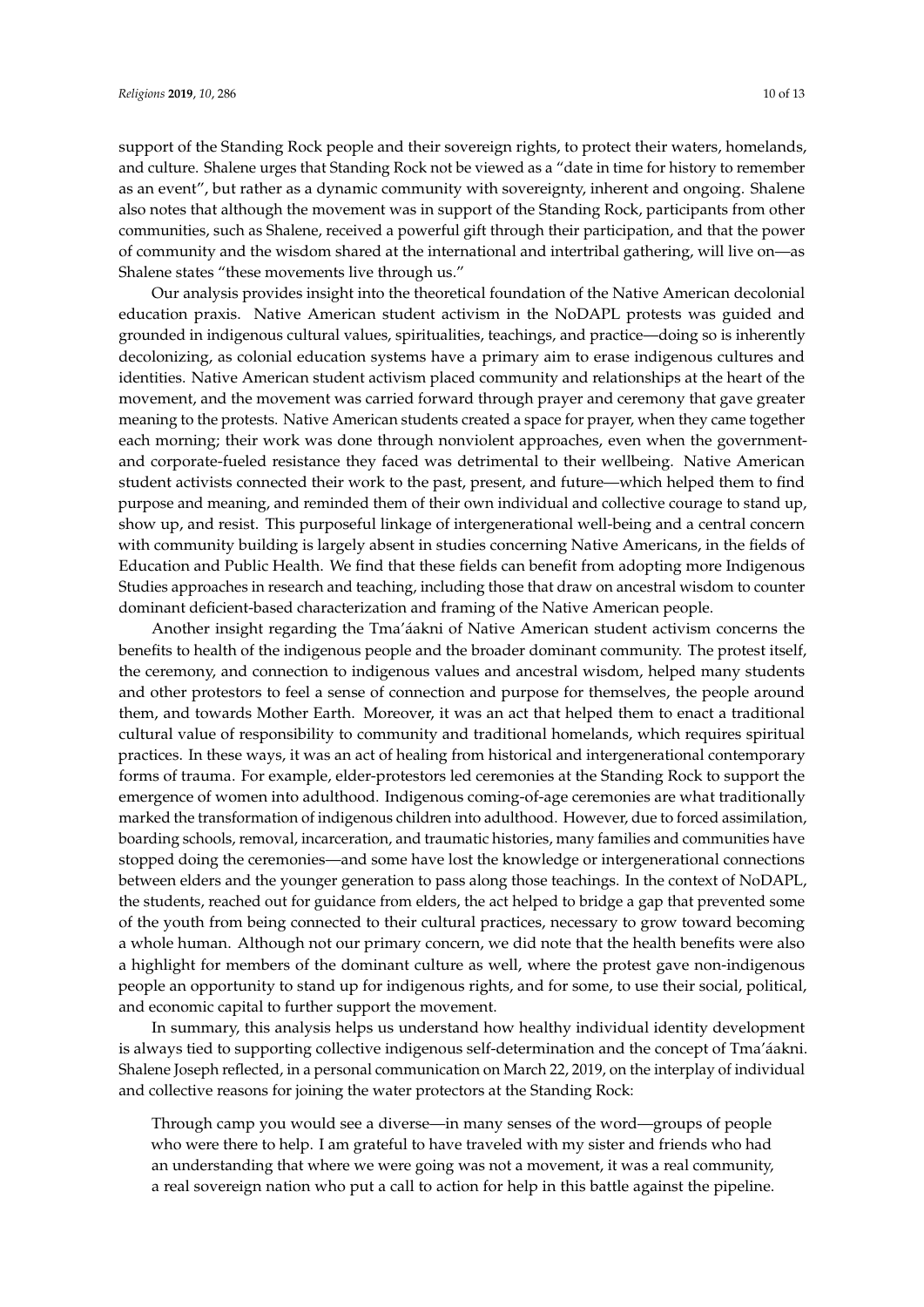Traveling with people who already had an understanding of indigenous communities, made the conversations and our interactions with each other easy. We were occupying that space for many reasons—personal, for the larger picture, to be a part of something bigger than ourselves. Whatever it may be, it really depended on the time you visited the camp, who you went with, and the dynamics within the community.

Shalene's reflection demonstrates that multiple levels of connection and growth happened as a result of going to the water protector camp at the Standing Rock. Shalene connected with family and friends, and her reasons for attending were personal and for "something bigger." Shalene notes that she understood she was traveling to the camp because she wanted to support the sovereignty of the Standing Rock community, which had asked for people to come help in their battle against the Dakota Access Pipeline. Thus, Shalene's personal, familial, and intertribal connections were all part of her experience and growth, as a result of her involvement. We find Shalene's reflection indicative of the power of Tma'áakni, as she is showing respect and caring for all.

Our paper has theorized the importance of Tma'áakni and Native American student activism, noting that students enact survivance and engage in radical resurgence—showing us a pathway forward for humans to repair our damaged relationship with Mother Earth. These insights will be important for the fields of Education and Public Health, as we critique social systems that fail to serve the needs of Native American young adults, and together imagine futures of possibility, as the young NoDAPL activists so wisely modeled for us all. Key to this process is the notion of survivance, particularly in Western education institutions, which are an extension of the settler colonial logic that erases and marginalizes indigenous presence and contributions. We use the activism around NoDAPL as an opportunity to connect and honor powerful acts of survivance into our analysis, and to speak to the strengths and weaknesses of our respective home disciplines. To conclude our work, we will end with a brief summary of our main points, and then provide recommendations for supporting the Native American students so that they may continue to engage in and build their work of brining radical resurgence into our educational institutions.

#### **4. Discussion**

In our article, we have examined the importance of Native American student activism as a contemporary expression of Tma'áakni. We have theorized indigenous student activism as a pathway towards decolonial Native American identity development. We argued that by placing the concept of Tma'áakni at the center of our analyses, we can make important contributions in understanding Native American cultural teachings as having the power and potential to address environmental crises on indigenous homelands. We have examined Native American student activism as an indigenous identity development that resists settler colonial violence. Rather than defining indigenous young adults as at-risk, we argue that the university is a site where Native American students enact visions of survivance, to become empowered leaders. We critically note that perhaps the U.S. academy is the least likely place where the nurturing of healthy Native American identity and values might happen. The U.S. academy is an extension of the settler colonial logics that render indigenous people as erased, vanished, and lost as a part of the Manifest Destiny. However, despite odds stacked against healthy Native American students in the university, we indeed see courageous students drawing from their own communities' cultural teachings that draws on ancestral wisdom, and utilizing their understandings of relationality to take this space of the university and make it their own. This is survivance. This is healing. This is Tma'áakni. While NoDAPL is a nationally prominent example, we also witness, on a daily basis, the strength and courage of Native American students, as they carry on the beautiful traditions of caring for one another in the process of becoming strong, empowered adults, who contribute to a collective, self-determined indigenous community. We see these Native American students resisting the dominant power structures, persisting in telling and living their Native stories, and actively pursuing survivance. We see them doing these acts in ways that embody and project the teachings and Tma'áakni—for self, each other, Mother Earth, and all living things.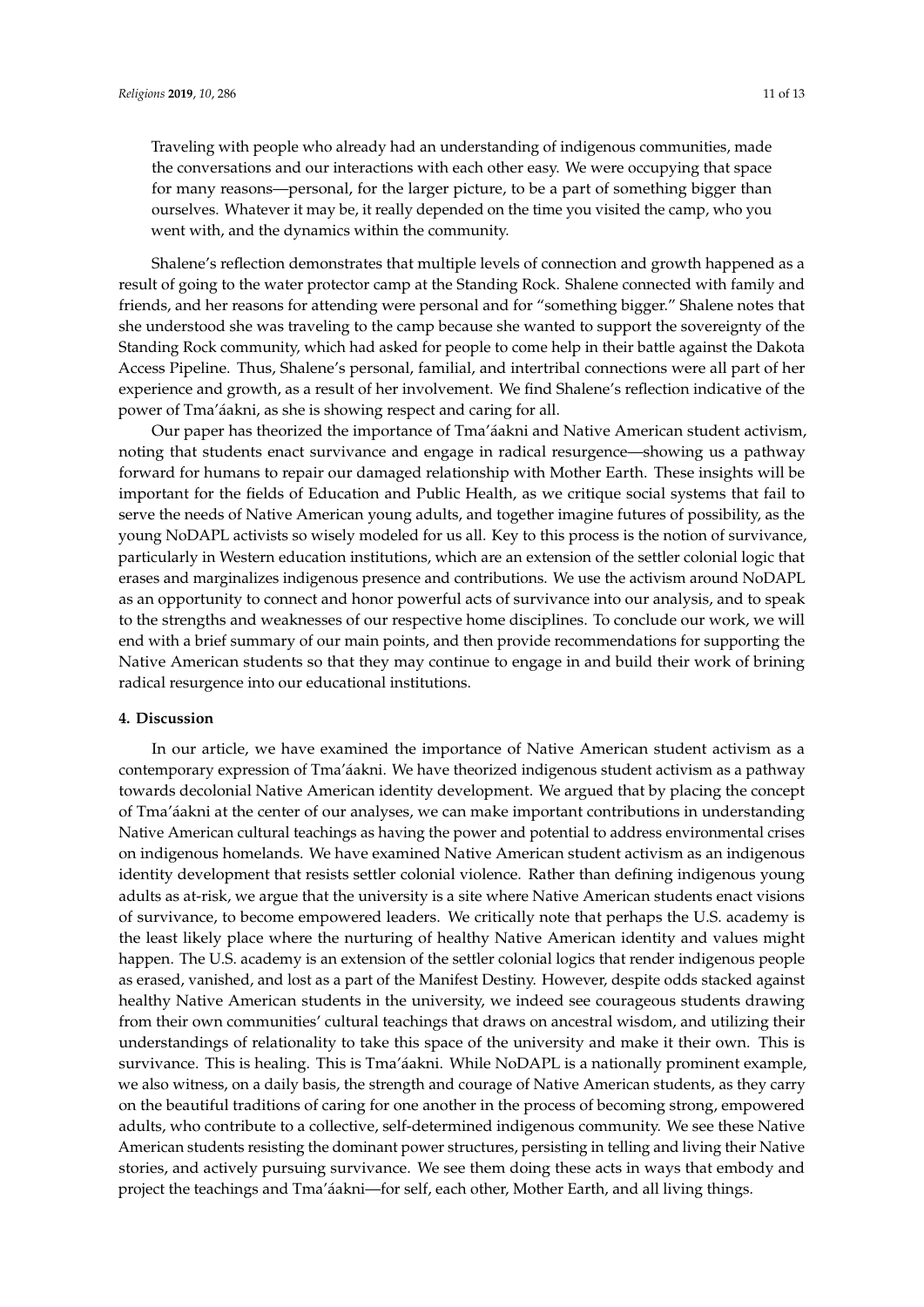For those readers who want to learn more about Native American values, and who want to support indigenous self-determination, there are several things you can do. We recommend that you reach out to your university's diversity unit (perhaps it is called the Division of Equity and Inclusion), ask about resources, staff, and faculty who are sources of support for Native American students; get to know them, be humble and ask how you can support their work; ask how many Native American students attend your university; ask what the outreach plan is to increase those numbers, including tuition remission and endowed positions for Indigenous scholars. Universities can also adopt and implement land acknowledgement as standard practice. In these ways, the university demonstrates a strong commitment to the centering of Native American people and their education and wellness, and helps to preserve a process that encourages us to consider the complex colonial history and legacy of broken agreements between universities and tribal communities. Understanding that universities are on occupied and stolen lands, gives us a framework to ask 'where are the indigenous people within the classroom, curriculum, faculty, and broader university system?' Asking if there is a Native American student organization, if it is funded, and if the students are satisfied with the bureaucratic process, will also help ensure the organization's existence. Asking students what you can do to support them, attending their events and meetings if they invite you; revising your curricula and syllabi—and those in your department, college, and university, so that Native American authors and topics are respectfully included; committing to using an anti-oppression and anti-racism approach to replace the settler colonial cycle of violence with the cycle of healing [\(Jacob](#page-11-6) [2016\)](#page-11-6), could all help create environments that support healthy Native American identity development in the university setting, and beyond, as we all work to push back against settler colonial violence and bring forth a vision that supports the emergence of Native Americans into future leaders, and to place Tma'áakni at the heart of all work and relations. Tma'áakni at the heart of all work and relations. Tma'áakni at the heart of all work and relations.

Author Contributions: All authors participated in conceptualization, writing, review, and editing.

**Funding:** This research received no external funding. **Funding:** This research received no external funding. **Funding:** This research received no external funding.

**Conflicts of Interest:** The authors declare no conflict of interest.

#### <span id="page-11-12"></span>**References References**

- Beavert, Virginia R. 2017. *The Gift of Knowledge Ttnúwit Átawish Nch'inch'imamí: Reflections on Sahaptin Ways*. Seattle: University of Washington Press.
- <span id="page-11-8"></span>Buchanan, David R. 2008. Autonomy, Paternalism, and Justice: Ethical Priorities in Public Health. American Journal of Public Health 98: 15–21. [CrossRef] [PubMed]
- <span id="page-11-9"></span>Cajete, Gregory A. 2016. Indigenous education and the development of indigenous community leaders. *Leadership* 12: 364–76. [\[CrossRef\]](http://dx.doi.org/10.1177/1742715015610412)
- <span id="page-11-2"></span>Chang, David A. 2011. Enclosures of Land and Sovereignty. *Radical History Review* 109: 108–19. [\[CrossRef\]](http://dx.doi.org/10.1215/01636545-2010-018)
- <span id="page-11-3"></span>Child, Brenda J. 1998. *Boarding School Seasons: American Indian Families 1900–1940*. Lincoln: University of Nebraska (Child 1998) Child, Brenda J. 1998. *Boarding School Seasons: American Indian Families 1900–1940*. Lincoln: (Child 1998) Child, Brenda J. 1998. *Boarding School Seasons: American Indian Families 1900–1940*. Lincoln: Press.
- <span id="page-11-7"></span>Cooper, Elizabeth J., and S. Michelle Driedger. 2018. Creative, strengths-based approaches to knowledge translation within indigenous health research. *Public Health* 163: 61–66. [CrossRef] [PubMed]
- <span id="page-11-10"></span>Davis, Julie L. 2013. Survival Schools: The American Indian Movement and Community Education in the Twin Cities. Minneapolis: University of Minnesota Press.
- <span id="page-11-11"></span><span id="page-11-4"></span>Deyhle, Donna, and Karen Swisher. 1997. Research in American Indian and Alaska Native Education: From assimilation to self-determination. Review of Research in Education 22: 113–94. [\[CrossRef\]](http://dx.doi.org/10.2307/1167375)
	- Dietz, Diane. 2016. UO plans to divest fossil fuel holdings: The UO Foundation doesn't explain the reason, but the move follows student protests. *The Register-Guard*, September 13.
- <span id="page-11-5"></span><span id="page-11-1"></span>Hearst, Alice. 2012. *Children and the Politics of Cultural Belonging*. New York: Cambridge University Press.
- Jacob, Michelle M. 2013. *Yakama Rising: Indigenous Cultural Revitalization, Activism, and Healing*. Tucson: University of Arizona Press.
- <span id="page-11-6"></span><span id="page-11-0"></span>Tucson: University of Arizona Press. Jacob, Michelle M. 2016. *Indian Pilgrims: Indigenous Journeys of Activism and Healing with Saint Kateri Tekakwitha* 
	- Kearney, Amanda. 2014. *Cultural Wounding, Healing, and Emerging Ethnicities*. New York: Palgrave Macmillan.